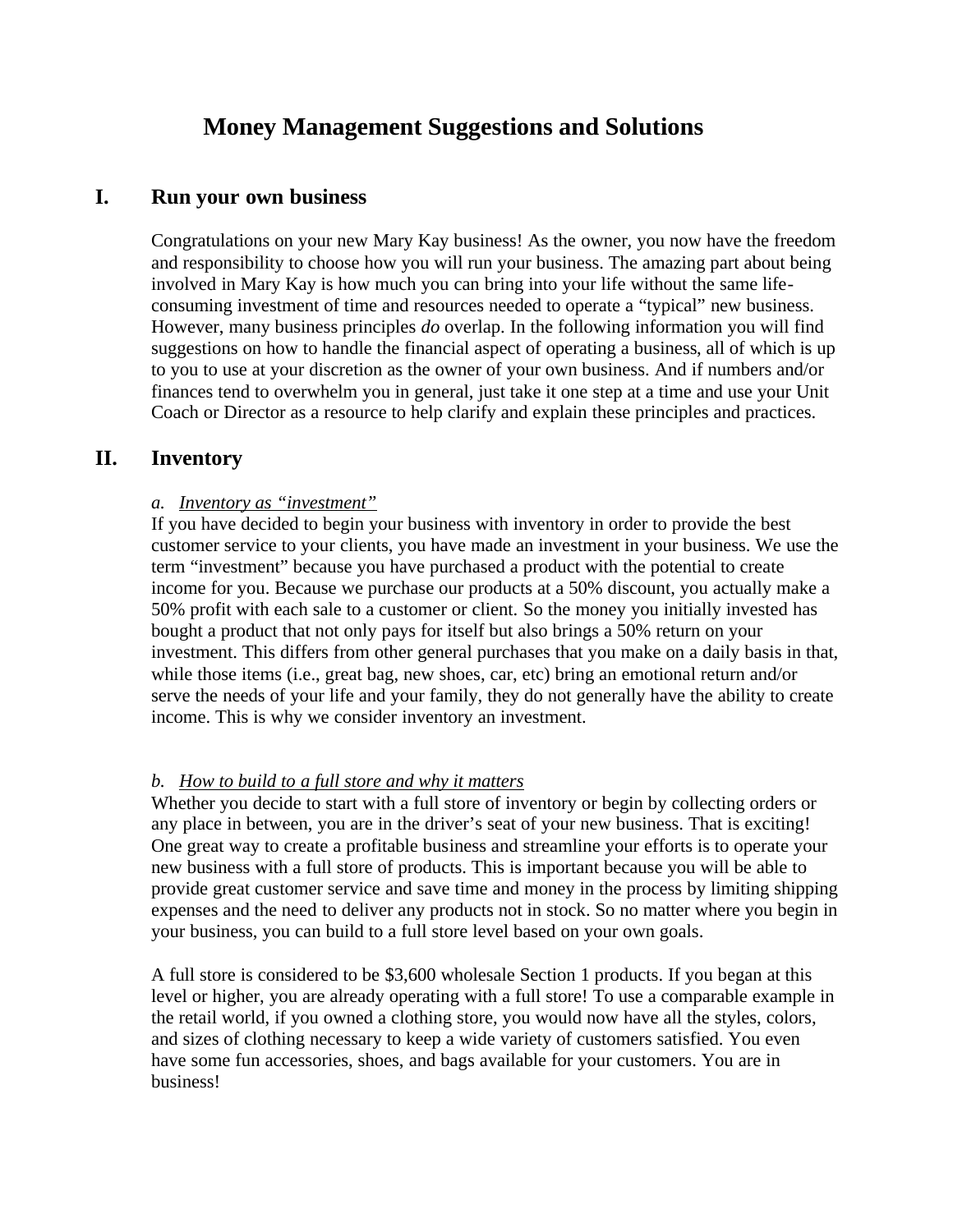If you started off with less than \$3,600 wholesale Section 1 products, you are also definitely open for business! And continuing our example of a clothing store, you have certain elements (a few styles, colors and sizes) in place. So if a customer comes into your store looking for something you don't have, what happens? In a typical retail situation, they would try another store because women tend to prefer convenience and immediate gratification in shopping situations. In Mary Kay, you can order it for them and then deliver the products as part of our customer service. However, if you truly want to build a profitable business, this can eat up your time and money, which just slows you down and causes frustration.

So how can you build to a full store from your current product level? The easiest way is to create a list of items you want to keep stocked in your store at all times (how many filled roll up bags, miracle sets, brush sets, eye shadows, etc). Then as you start selling products, you can take a portion of that 50% profit you make and re-invest it into adding those items from your list until you have built your full store. If you are sharing products regularly with your customers, you can build to a full store very quickly, but you can also move at your own pace if that better suits your goals. Once you've achieved a full store, you have all the pieces in place to earn a profit from your business and to keep your customers very happy!

Note: It is always important to be sure that your product level supports your business goals, so you can tailor this approach to any level of products!

#### *c. Paying down your initial investment*

Consultants finance their initial inventory investment in a variety of ways, and there are several options to pay down that investment within your first several months of business. One option is to utilize a percentage of your profits from your sales. If you are currently building to a full store, the percentage may be smaller initially but will grow as you complete your store. As an example, if you are completing a Fab5 every month, your sales would total about \$1,000 based on the company averages. Out of your \$500 profit, a portion would go to building your store, to paying down your initial investment, to running your business, and to you as profit. The amounts that go into each category depend on your priorities, your business goals, and your pace. You can contact your Unit Coach or Director to make a specific financial plan for your business.

A second option that Consultants often use to pay down their initial inventory investment is to utilize any free product bonus received with their first inventory order. To learn more about this option, contact your Unit Coach or Director. She can show you how to tailor this option to your personal situation.

One final note about repaying initial investments: if you chose a credit card or loan option to finance your inventory, be sure not to use them again for re-ordering products. All of your product orders from this point are reorders from sales you have made. It would be impossible to pay down your initial investment if you keep increasing it, which is an irresponsible business practice. The only exception to this guideline is stocking up on holiday products or new products you are adding to your store, and those seasonal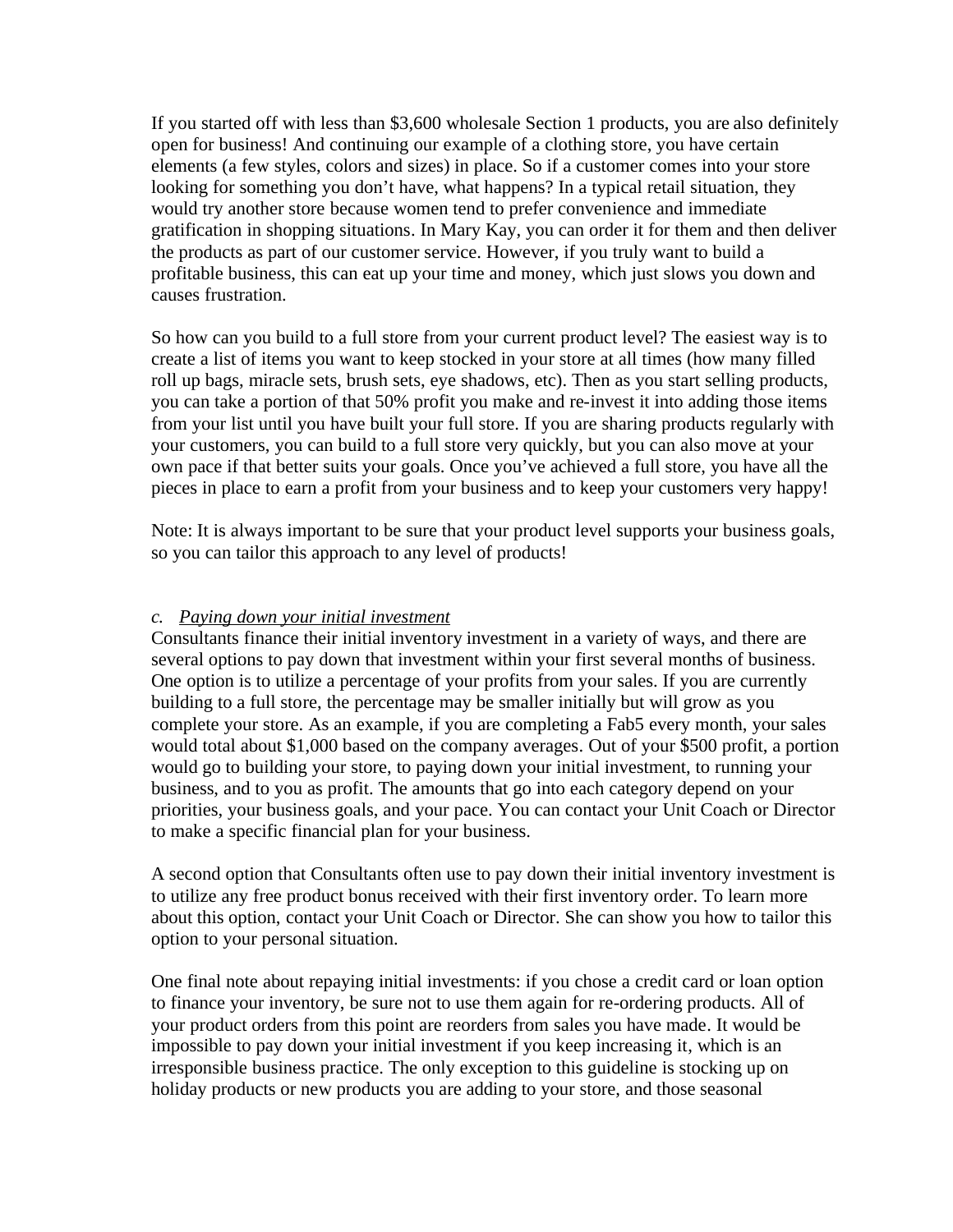investments are paid down with the profit from your sales. Building a healthy, profitable business starts with incorporating smart financial practices.

# **III. Profit**

### *a. Profit percentages*

Selling products at their suggested retail value is what creates a profit in our Mary Kay business. We get to buy our products at half price and sell them for double, which creates a 50% profit. So what do we do with that 50% profit? As we discussed earlier, we use it in part to build our store and/or pay down our initial product investment. One aspect that is critical to include is the money you need to actually run your business. Allocating 10% of our profit to running our business is a general rule. This 10% encompasses hostess gifts, Look books, samples, meeting dues – anything you need to run your business. 10% remains consistent as a good rule of thumb for meeting the expenses of your business.

You might have noticed that as you build to a full store and pay down your initial inventory investment, the personal profit allocation from your product sales will be smaller. While that might seem counterintuitive to the reasons women have for starting a Mary Kay business (often to make money), it is a critical step in creating a sustainable business. Learning smart financial habits and setting yourself up for greater success over time is worth a few weeks or months of a smaller personal profit. Think about that in comparison to the way other companies operate – most won't start to show a profit at all until a few years down the road! Even with a moderate amount of activity, *you* have the opportunity to pay off your entire investment and build to a full store of products in a matter of months!

#### *b. A stocked store*

We have already looked at the benefits of building to a full store of products. So how do you make sure you keep your store stocked with those great products your customers love? Let's go back to the clothing store example we used earlier. If you had a customer purchase a t-shirt from your store, what happens to the money she gave you in exchange for that tshirt? First, a portion of that money would go to running the store, a portion would be considered profit, and a portion would be used to order another t-shit to replace the one that was sold. If the proprietor skipped over this part of ordering products to replace those sold, she would quickly run out of items to sell and no longer have a store at all. The necessity of replacing sold items to maintain your store is exactly the same principle we use in Mary Kay.

So let's look at it from the perspective of Mary Kay products. If you sold \$200 at a skin care class, what happens to the money you receive from your new customers? First, \$100 would go toward re-ordering the products you sold during the class. This is important because it's what keeps you in business (having products to sell). Our profit is \$100, which can be allocated into the following categories: business expenses (10%), building to a full store, paying down initial investment, and personal profit. Initially, you might put more of the 40% profit left after business expenses into building your store and paying down your